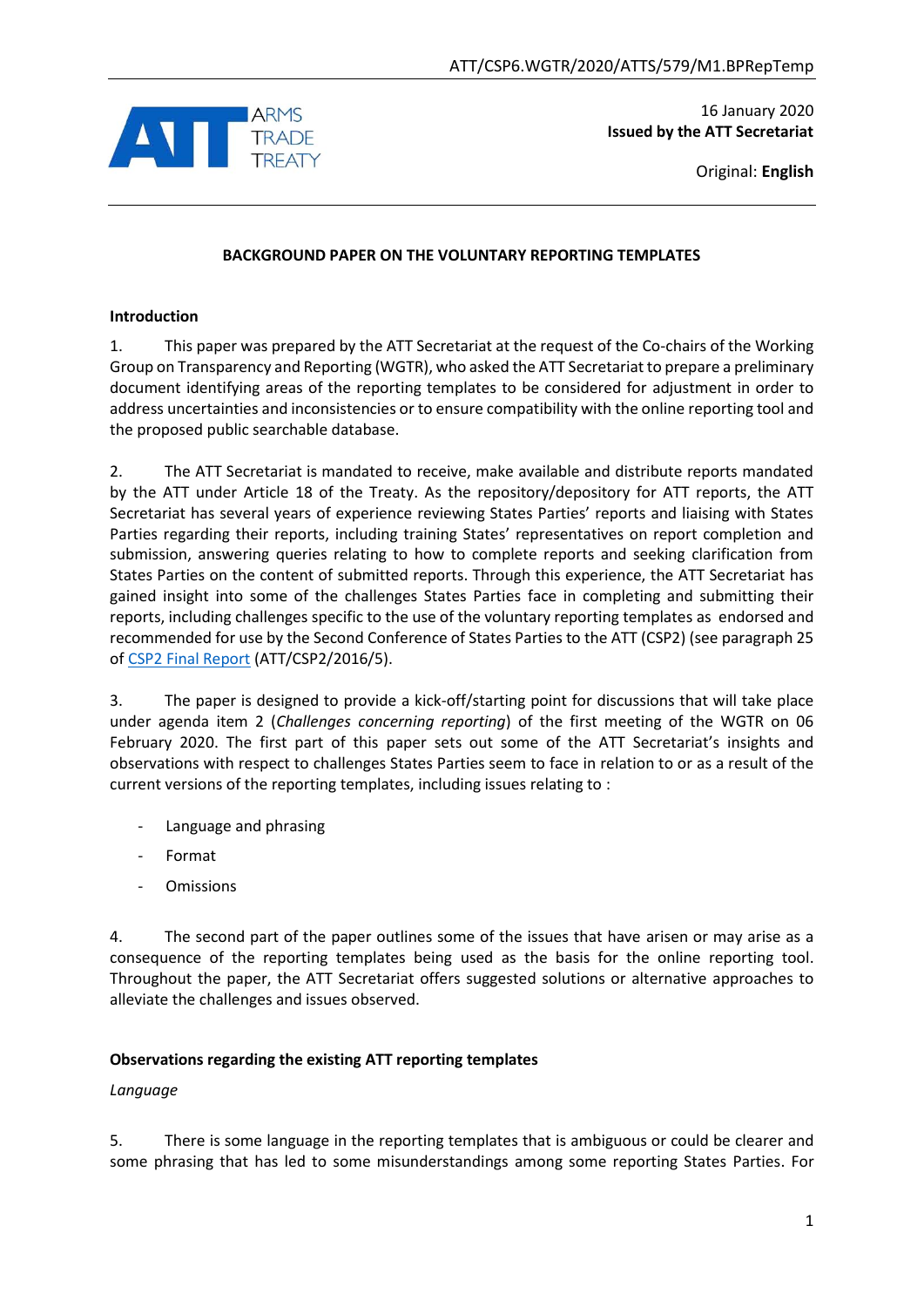## ATT/CSP6.WGTR/2020/ATTS/579/M1.BPRepTemp

example, the phrase this report 'is available only to States Parties<sup>1</sup> appears in both the Initial Report template and the Annual Report template. It is followed by a single tick box, whereas the majority of other 'yes/no' questions are followed by two tick-boxes: a tick-box for 'Yes' and a tick-box for 'No'. The phrasing of the question and the absence of a 'Yes' tick-box *and* a 'No' tick-box has caused some confusion. For example, one State has explained that it assumed that – in the absence of a 'Yes' tickbox and a 'No' tick-box - if it inserted a cross ('X') outside the box, this would indicate that the report is *not* only available to States Parties. Suggested alternative: it would be simpler and clearer for States Parties completing the template if the question simply asked: 'Do you want this report to be publicly available on the ATT website?' followed by a 'Yes' tick-box and a 'No' tick-box.

6. In addition, many sections of the Initial Report template are phrased as statements that States Parties are to respond yes or not to, but they are not questions per se. Unpacking some of these into questions might help States Parties answer them more clearly or make it clearer what information is being sought. For example, Section 6 of the Initial Report template on the definition of brokering states: 'The definition of brokering used in national legislation' then leaves a space for a response. Suggested alternative: Perhaps the section should ask 'Does your national legislation include a definition of brokering?' followed by: 'If so, what is it?' Or 'Does it include the following activities…' and include a list of suggestions.

#### *Format*

7. In many instances, it might help States Parties if there were checklists of possible answers. For example, the statement in Section 2.B. of the Initial Report template: 'International agreements to which the country is a Party, and which are considered relevant for the application of Article 6(2)' might be better formulated as a question such as: 'Which of the following international agreements are you a party to and do you consider relevant to Article 6(2)?', followed by a list of possible agreements as well as an 'other' category. Similarly, sections that request States Parties to identify 'ministries or government authorities may be involved in the decision-making process' could include a checklist of options to make it easier for States Parties to complete.

8. At the same time, there are areas where some open-ended questions might be useful. For example, in the context of Article 11 (Diversion) – and other areas of the Treaty where information exchange is contemplated – it could be useful to ask 'how do you exchange information with other States to help mitigate the risk of diversion of a transfer (give examples)?' While closed questions (e.g. 'do you have a national control list?' yes/no) makes the information provided by States Parties in their reports easily comparable and quantifiable, open questions can generate a broader range of information on different approaches and State practice.

#### *Omissions*

 $\overline{\phantom{a}}$ 

9. There are some direct questions that could be asked that have been omitted from the reporting template. For example, Section 1.C of the Initial Report template states: 'The national point(s) of contact has (have) been notified to the Secretariat of the Treaty [Article 5(6)]' followed by 'Yes' or 'No' tick-boxes. Many States Parties tick 'Yes', but in fact have not provided the ATT Secretariat with the identity and contact details of their national point(s) of contact. While the information regarding whether or not a State Party has notified the ATT Secretariat of its national point(s) of contact should be retained (in accordance with the obligation to notify in Article 5(6)), the reporting template could also usefully ask each State Party to: 'Please provide the name and contact details of your national point(s) of contact' and include space for the name, job position, relevant Government

<sup>&</sup>lt;sup>1</sup> In the Initial Report, this question reads: 'This Initial Report is available only to States Parties'. In the Annual Report template, the question appears twice: 'This Annual Report on exports is available only to States Parties' and 'This Annual Report on imports is available only to States Parties'.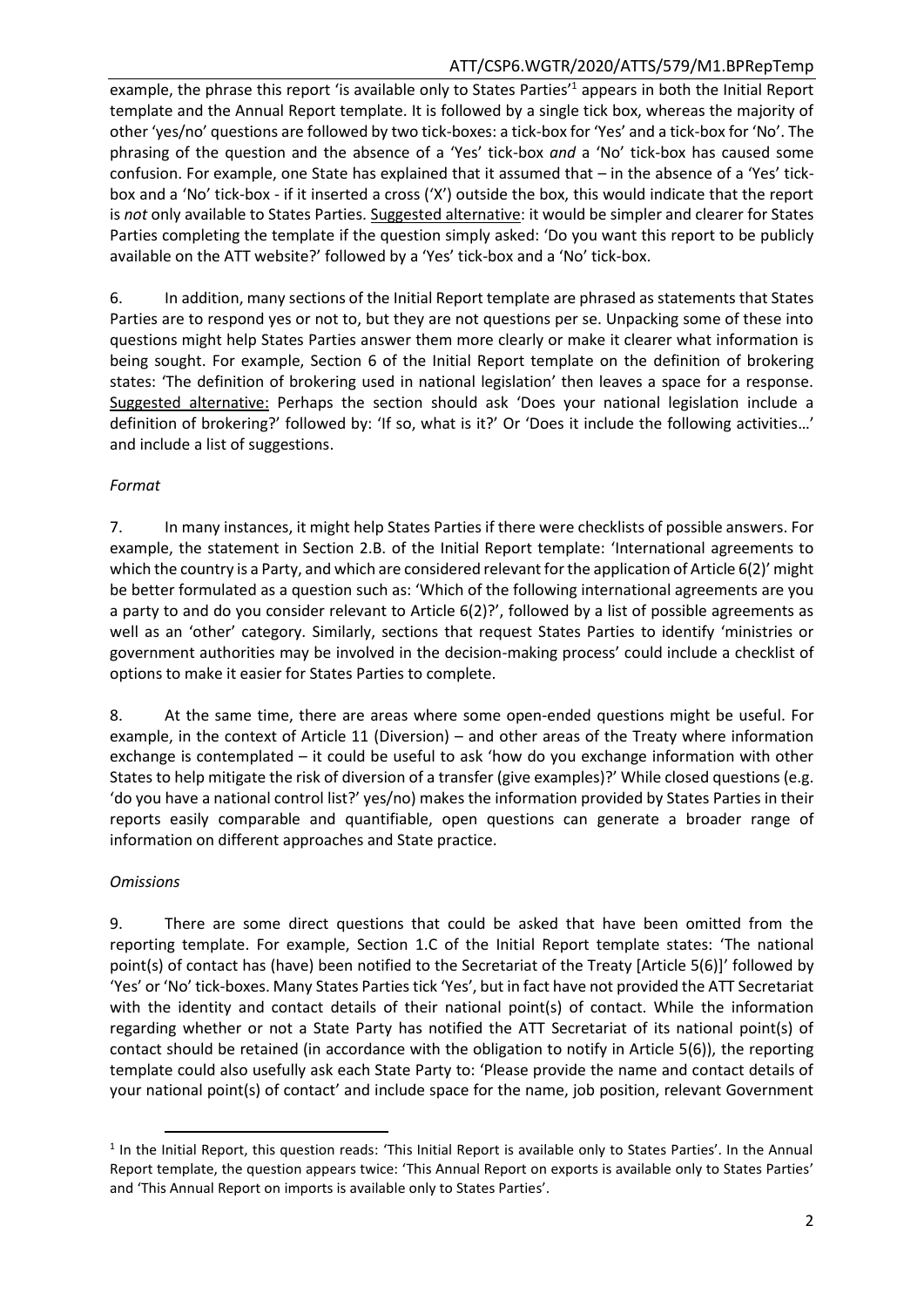## ATT/CSP6.WGTR/2020/ATTS/579/M1.BPRepTemp

Ministry or Department, email address and telephone number(s). Inclusion of this information would, effectively, constitute notification of a State Party's national point(s) of contact to the ATT Secretariat.

10. There are also some areas of the reporting templates where the questions could go further – based on Treaty text – but do not. For example, Section 6 on brokering in the Initial Report template includes the statement: 'The national control system includes measures that allow the regulation, pursuant to national laws, of brokering of conventional arms', but it does not unpack this any further to ask specifically if brokering controls include registration or written authorization, even under voluntary information, even though the Treaty specifically lists these as possible measures to regulate brokering.<sup>2</sup>

11. It could also be useful if the templates included questions on what types of assistance States would like to request (or offer) in the context of ATT implementation. This would certainly help the ATT Secretariat fulfil its mandated role to facilitate the matching of offers of and requests for assistance for Treaty implementation (Article 18(c)), and could help the work and deliberations of the Voluntary Trust Fund Selection Committee.

# **Observations regarding the online reporting tool**

12. The annexisation of so many elements of the Annual Report template makes it quite cumbersome for users to find their way around the document in an online version. The ATT Secretariat has tested some creative IT solutions to this – such as a series of tabs that would serve as a table of contents that the user can use to navigate around the document. Nevertheless, a simplification of the Annual Report template to redistribute annexed information to remove the need for so many annexes could prove useful.

13. The ATT Secretariat has integrated the 'Explanatory notes' into the reporting tool so there are information bubbles that contain the information from the relevant explanatory note in the places where the explanatory note is referenced. However, the long list of explanatory notes still appears at the end of the document; the ATT Secretariat did not feel it had the flexibility to remove the annex of 'Explanatory notes' altogether since the templates have been 'adopted' in their entirety and can only be adapted for online purposes to a limited extent.

14. Similarly, it would be useful to include the UN Register definitions that appear in Annex 1 in information bubbles or hyperlinks where the terms appear in the report. However, we would still need to include the Annex (presumably) in order to accurately represent the template, as adopted.

15. In summary, there are some elements of the templates – particularly the Annual Report – that are cumbersome and not 'user-friendly' in the context of an online report. The templates may benefit from being clearer and simpler, and a more user-friendly version is possible.

# **Conclusion**

16. This paper is intended as a preliminary overview of some of the challenges the ATT Secretariat has observed with respect to the current versions of the voluntary reporting templates. If States Parties are interested in taking this issue further, the ATT Secretariat would suggest that it presents a detailed list of proposed amendments to the second series of ATT meetings taking place in April 2020.

17. The following points are raised as food-for-thought for States Parties to consider in their discussions of the reporting templates:

 $\overline{\phantom{a}}$ <sup>2</sup> Article 10 stipulates: 'Such measures may include requiring brokers to register or obtain written authorization before engaging in brokering'.